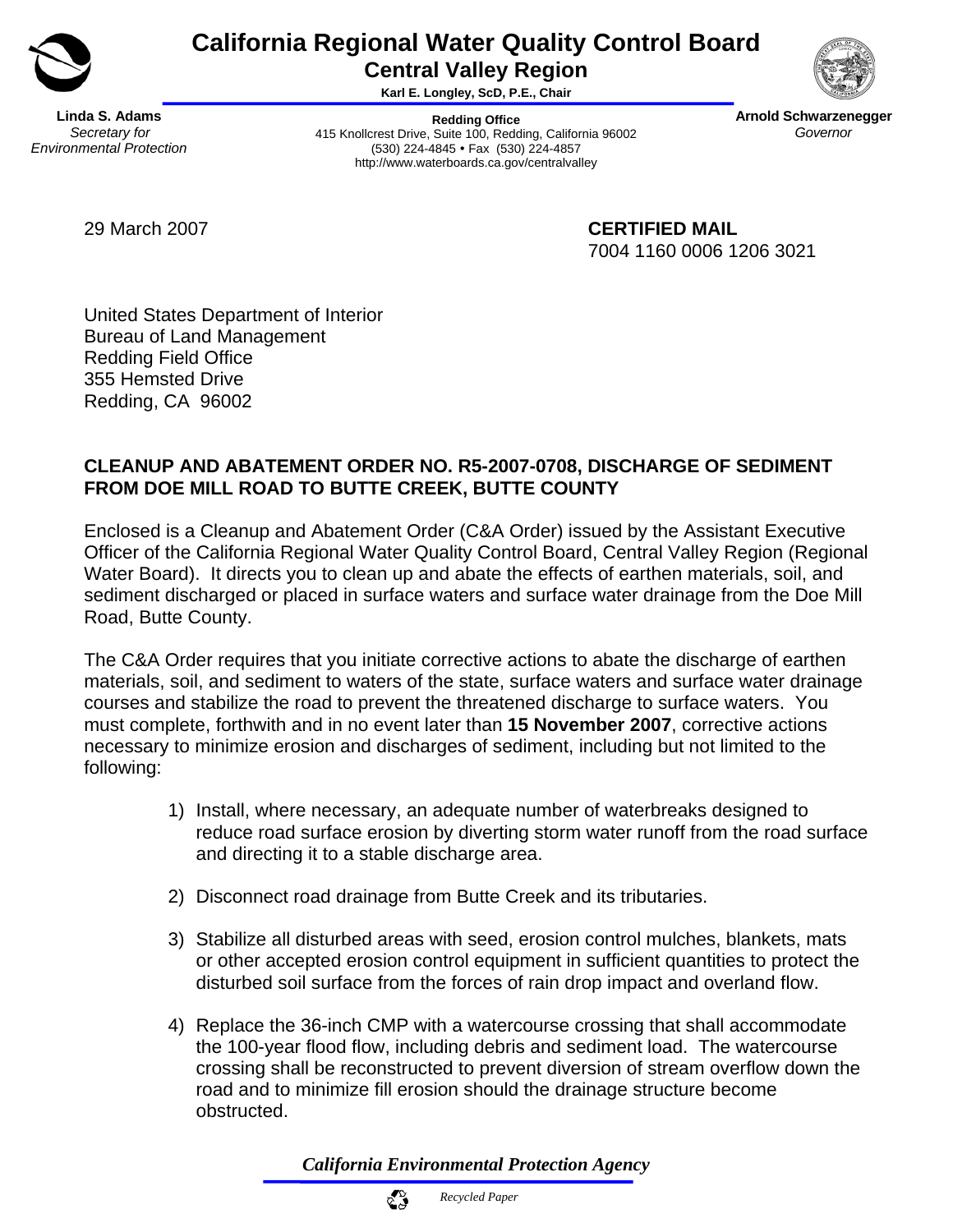In addition, you are to submit by **30 April 2007,** a Cleanup and Restoration Plan describing specific actions taken to comply with this cleanup and abatement order and how the long-term impacts and discharges from the road will be abated. The Cleanup and Restoration Plan is to be prepared by a professional, knowledgeable and experienced in road design and erosion prevention techniques, and shall be approved by the Regional Water Board Assistant Executive Officer. Upon completion of the restoration and stabilization project submit a final report, including photo documentation, detailing compliance with the Order.

The discharge of pollutants to waters of the State has exposed you to possible further enforcement action under Sections 13350 and 13385 of the California Water Code.

We are looking forward to working with you to resolve this issue. If you have any questions, please contact Drew Coe of my staff at (530) 224-2437.

*Original signed* 

JAMES C. PEDRI, P.E. Assistant Executive Officer

DC: mt/reb

Enclosures: Cleanup and Abatement Order R5-2007-0708

cc w/ encl: Jack Bean, District Forester, Sierra Pacific Industries, Redding Kurt Sable, Lassen National Forest – Almanor Ranger District, Chester Tom Jereb, PG&E, San Francisco Todd Johnson, PG&E, San Francisco Paul Ward, California Department of Fish and Game, Rancho Cordova

*California Environmental Protection Agency*

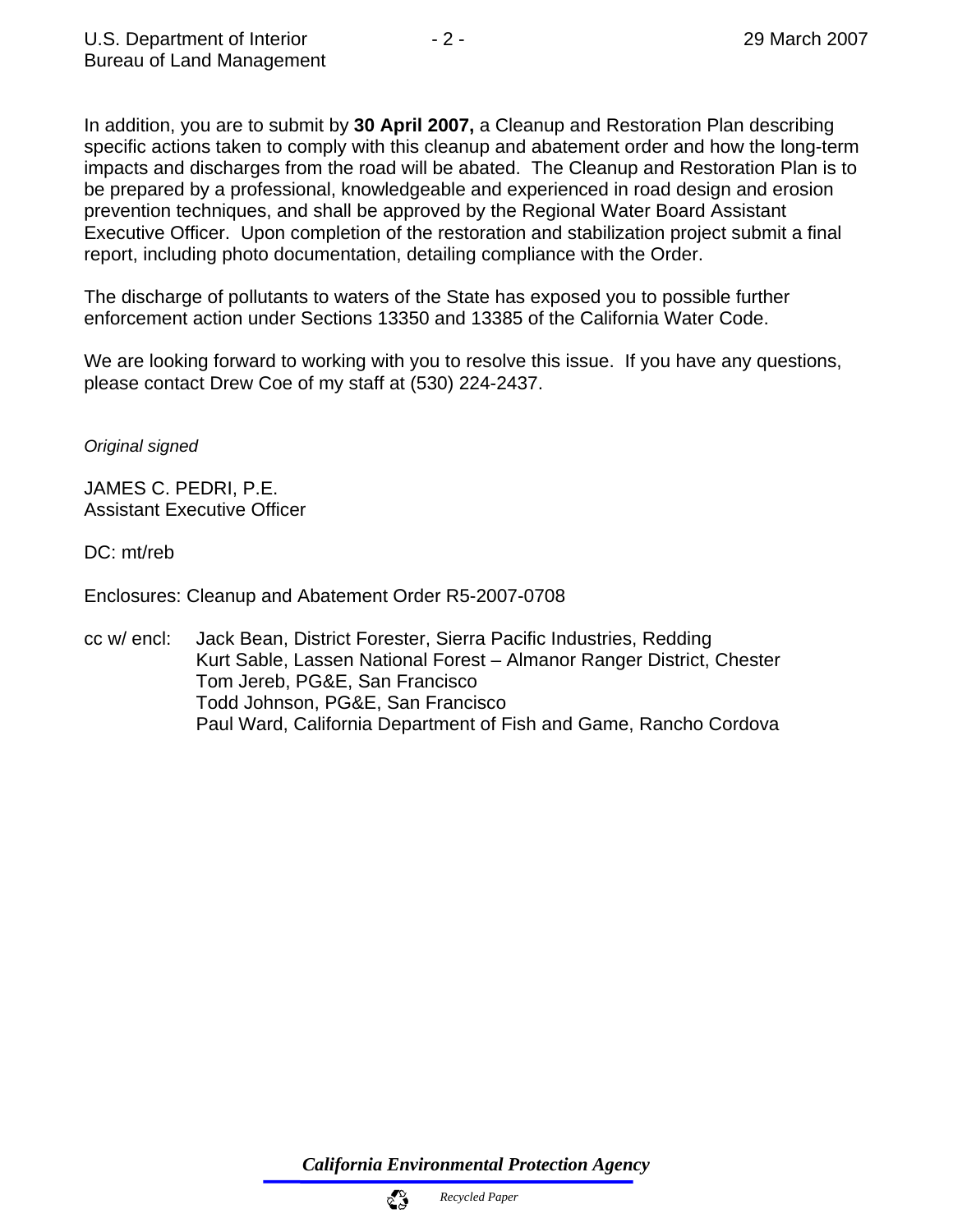### CALIFORNIA REGIONAL WATER QUALITY CONTROL BOARD CENTRAL VALLEY REGION

#### CLEANUP AND ABATEMENT ORDER NO. R5-2007-0708

#### FOR UNITED STATES DEPARTMENT OF INTERIOR BUREAU OF LAND MANAGEMENT, REDDING FIELD OFFICE, DOE MILL ROAD BUTTE COUNTY

This Order is issued to the Bureau of Land Management, United States Department of Interior based on provisions of California Water Code Section 13304, which authorizes the Regional Water Quality Control Board, Central Valley Region (Regional Water Board) to issue a Cleanup and Abatement Order (Order) and California Water Code section 13267, which authorizes the Regional Water Board to issue an order requiring submittal of monitoring and technical reports.

The Assistant Executive Officer of the Regional Water Board finds that:

- 1. The United States Department of Interior, Bureau of Land Management, Redding Field Office, 355 Hemsted Drive, Redding, CA 96002 (hereafter known as Discharger) owns the Doe Mill Road (also known as Garland Road; also known as Ponderosa Way) and surrounding lands above Butte Creek in Butte County. The property is east of State Highway 32 in Section 26 and 27, Township 24 North, Range 3 East, MDB&M. Surface water runoff is to Butte Creek and its tributaries. Butte Creek supports populations of federally listed Central Valley Spring Run Chinook (*Oncorhynchus tshawytscha*) and Central Valley Steelhead Trout (*Oncorhynchus mykiss*).
- 2. On 19 May 2006, Regional Water Board staff conducted an inspection of the Doe Mill Road. During the inspection, it was noted that the Doe Mill Road was poorly maintained, and was discharging large volumes of sediment to Butte Creek and its tributaries. A gully on the Doe Mill Road, on the west side of Butte Creek, had delivered approximately 300 cubic yards (yd<sup>3</sup>) of sediment directly into Butte Creek. A stream crossing with a 36-inch corrugated metal pipe (CMP) for a tributary stream on the east side of Butte Creek was plugged and threatening to divert streamflow onto the road. The CMP is undersized for the 100-year flood flow, including debris and sediment, and is not set to the natural grade of the watercourse. A previous road fill failure / inner gorge failure adjacent to the stream delivered approximately 1000  $yd^3$  of sediment directly to Butte Creek. This failure was caused by excess road drainage, or by the plugging and subsequent overtopping of the 36-inch CMP during previous winters.
- 3. On 16 June 2006, Regional Water Board staff and the Discharger met on the Doe Mill Road. The Discharger had performed some road maintenance to correct some of the erosion issues, but Regional Board Staff determined that some of the maintenance measures had increased the threat of discharge to Butte Creek and its tributaries.
- 4. On 14 July 2006, Regional Water Board staff conducted an inspection on the Doe Mill Road with the Discharger. Emergency maintenance measures were agreed upon by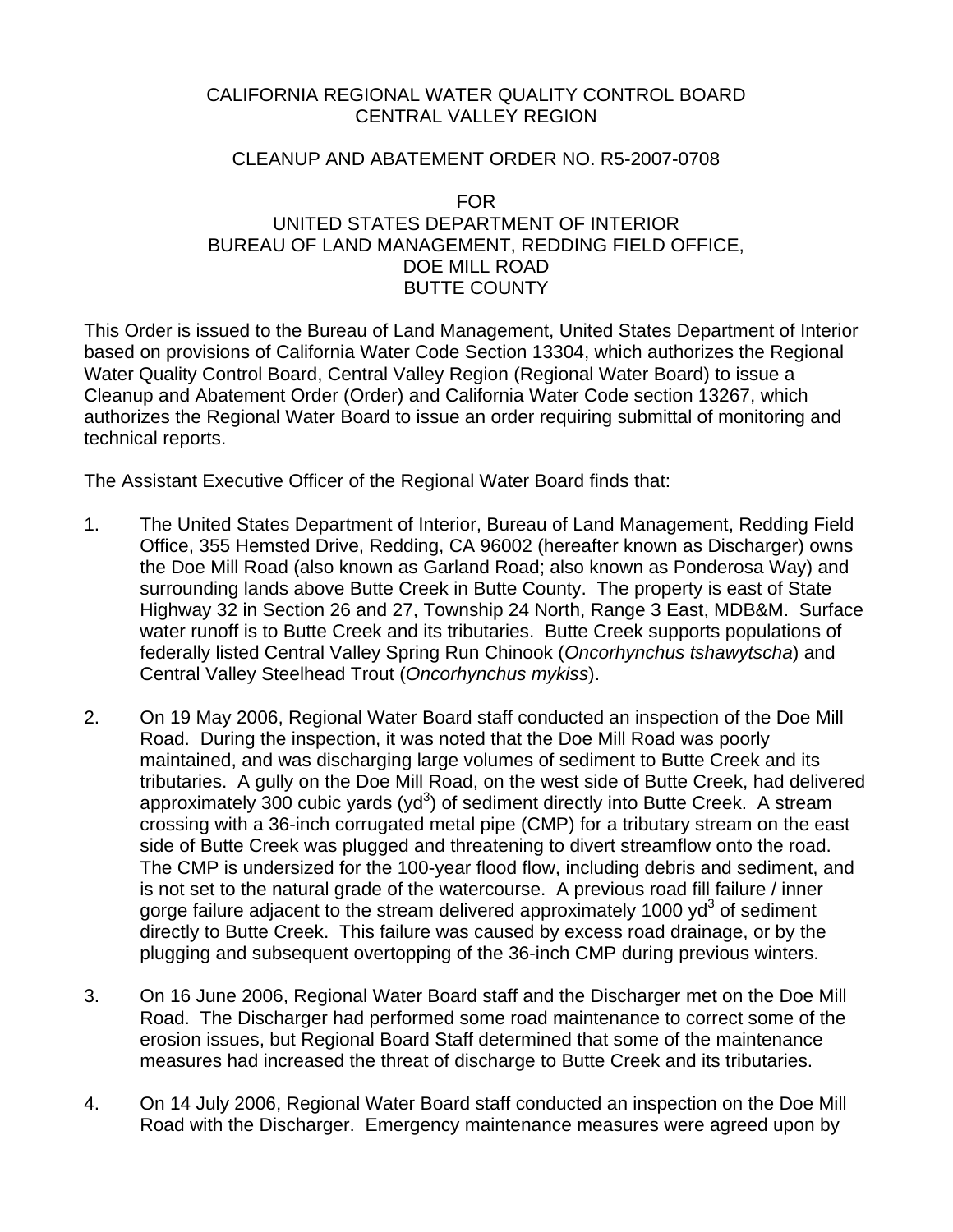Regional Board Staff and the Discharger to prevent sediment discharge during the 2006-2007 winter period. Regional Board Staff informed the discharger that permanent road fixes needed to be done to minimize the threat to water quality over the long term. The emergency work was completed in late August / early September of 2006, including cleaning the inlet of the plugged CMP.

- 5. On 23 February 2007, Regional Water Board Staff met with the Discharger on the Doe Mill Road to discuss permanent fixes to the road and the replacement of the 36-inch CMP on the tributary stream on the east side of Butte Creek. The Discharger informed Regional Water Board Staff that they did not intend to replace the 36-inch CMP.
- 6. The 36-inch culvert is a threat to water quality since it is undersized for the 100-year flood flow including sediment and debris, and has plugged and possibly failed during previous winters. If the CMP becomes plugged the watercourse will be diverted onto the road with the potential to deliver 200-300 yd<sup>3</sup> of sediment directly to Butte Creek. Even though the inlet of the culvert was cleaned in the summer of 2006, the inlet of the CMP has become 25 percent blocked by sediment during the 2006-2007 winter period.
- 7. The discharge of earthen material, soil and sediment into waters of the state constitute "waste" as defined in California Water Code section 13050. The Discharger, through this activity, has created a condition where waste (e.g., earthen material, soil, and sediment) threatens water quality, and probably will be discharged directly into surface waters, which are waters of the state and waters of the United States. The discharge of this waste will cause a condition of pollution or nuisance by increasing levels of sediment, settleable and suspended material, and turbidity.
- 8. The *Water Quality Control Plan for the Sacramento River and San Joaquin River Basins, Fourth Edition*, (hereafter Basin Plan) designates beneficial uses, establishes water quality objectives, contains implementation programs for achieving objectives, and incorporates by reference, plans and policies adopted by the State Water Resources Control Board. The beneficial uses of Butte Creek as identified in Table II-1 of the Basin Plan are municipal and domestic supply; irrigation and stock watering; hydropower generation; water contact and other non-contact recreation; warm and cold freshwater habitat; migration of aquatic organisms; spawning, reproduction and early development of fish; wildlife habitat; and preservation of rare and endangered species. Butte Creek supports populations of federally listed Central Valley Spring Run Chinook (*Oncorhynchus tshawytscha*) and Central Valley Steelhead Trout (*Oncorhynchus mykiss*).
- 9. The Basin Plan establishes specific water quality objectives for inland surface waters. These objectives include numeric and narrative objectives for sediment, settleable and suspended material, and turbidity. Based on staff observations, the Discharger's lack of road maintenance and the poor initial design of the road has resulted in the placement and disturbance of sediment and soil, where it threatens to discharge into surface water drainage courses during rainstorm events. The discharge of waste to surface waters will create a condition of pollution and threatens to continue to create a condition of pollution or nuisance when earthen materials are transported in storm water during the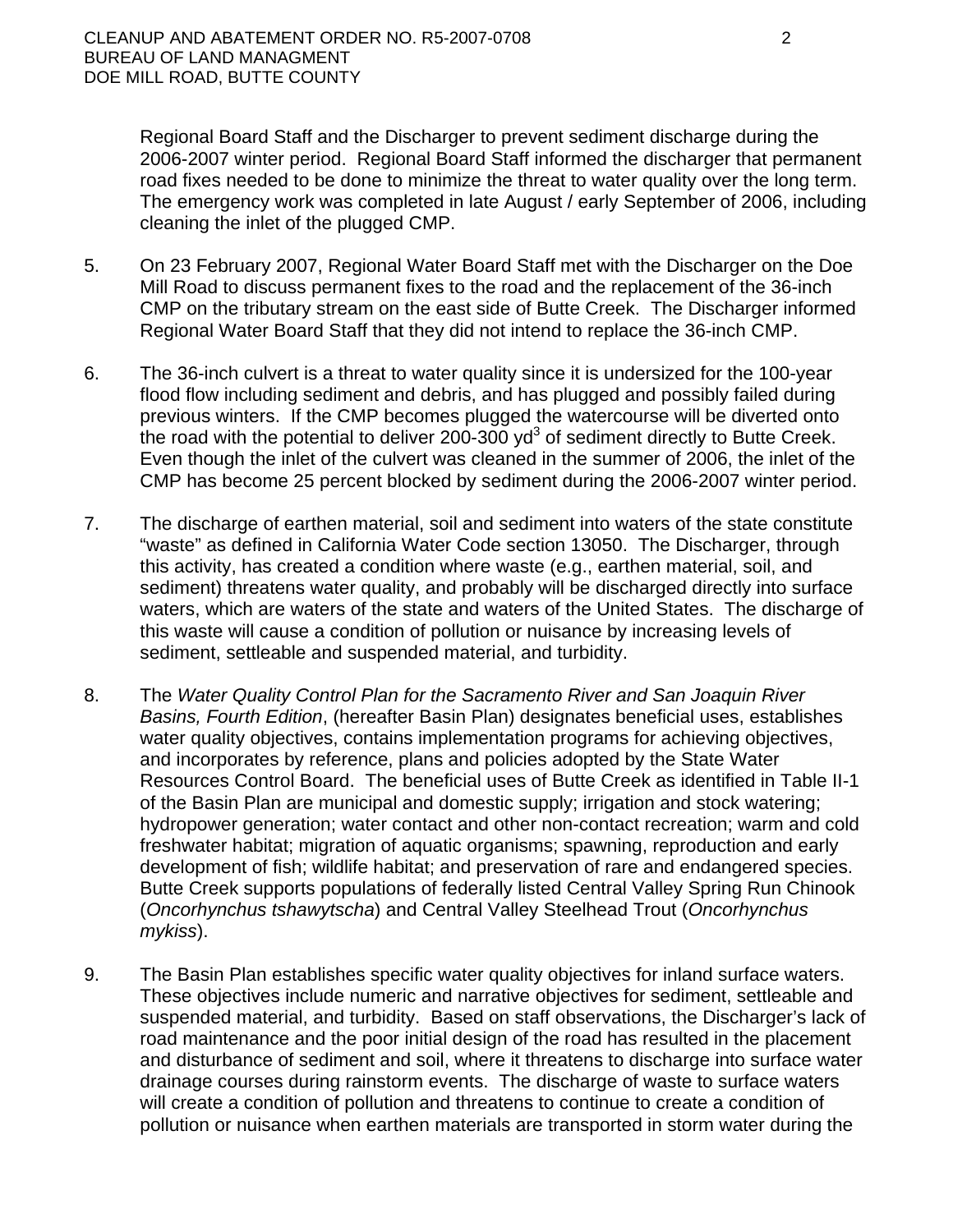rainy season to downstream receiving waters increasing levels of sediment, settleable and suspended material, and turbidity.

10. Section 13304(a) of the California Water Code provides that:

"Any person who has discharged or discharges waste into waters of this state in violation of any waste discharge requirements or other order or prohibition issued by a regional board or the state board, or who has caused or permitted, causes or permits, or threatens to cause or permit any waste to be discharged or deposited where it is, or probably will be, discharged into the waters of the state and creates, or threatens to create, a condition of pollution or nuisance, shall upon order of the regional board clean up the waste or abate the effects of the waste, or, in the case of threatened pollution or nuisance, take other necessary remedial action, including, but limited to, overseeing cleanup and abatement efforts. A cleanup and abatement order issued by the state board or a regional board may require provision of, or payment for, uninterrupted replacement water service, which may include wellhead treatment, to each affected public water supplier or private well owner. Upon failure of any person to comply with the cleanup or abatement order, the Attorney General, at the request of the board, shall petition the superior court for that county for the issuance of an injunction requiring the person to comply with the order. In the suit, the court shall have jurisdiction to grant a prohibitory or mandatory injunction, either preliminary or permanent, as the fact may warrant."

- 11. As described in Findings 1 through 6, the Discharger is subject to an Order pursuant to Water Code section 13304 because the Discharger owns the property and took the actions that result in the threat of discharges of waste to waters of the State.
- 12. Section 13304(c)(1) of the California Water Code provides that:

"If the waste is cleaned up or the effects of the waste are abated, or, in the case of threatened pollution or nuisance, other necessary remedial action is taken by any governmental agency, the person or persons who discharged the waste, discharges the waste, or threatened to cause or permit the discharge of waste within the meaning of subdivision (a), are liable to that governmental agency to the extent of the reasonable costs actually incurred in cleaning up the waste, abating the effects of the waste, supervising cleanup or abatement activities, or taking other remedial action. The amount of the costs is recoverable in a civil action by, and paid to, the governmental agency and state board to the extent of the latter's contribution to the cleanup costs from the State Water Pollution Cleanup and Abatement Account or other available funds."

13. Section 13267(b)(1) of the California Water Code provides that:

"In conducting an investigation specified in subdivision (a), the regional board may require that any person who has discharged, discharges, or is suspected of having discharged or discharging, or who proposes to discharge waste within its region, or any citizen or domiciliary, or political agency or entity of this state who has discharged, discharges, or is suspected of having discharged or discharging, or who proposes to discharge waste outside of its region that could affect the quality of waters of the state within its region shall furnish, under penalty of perjury, technical or monitoring program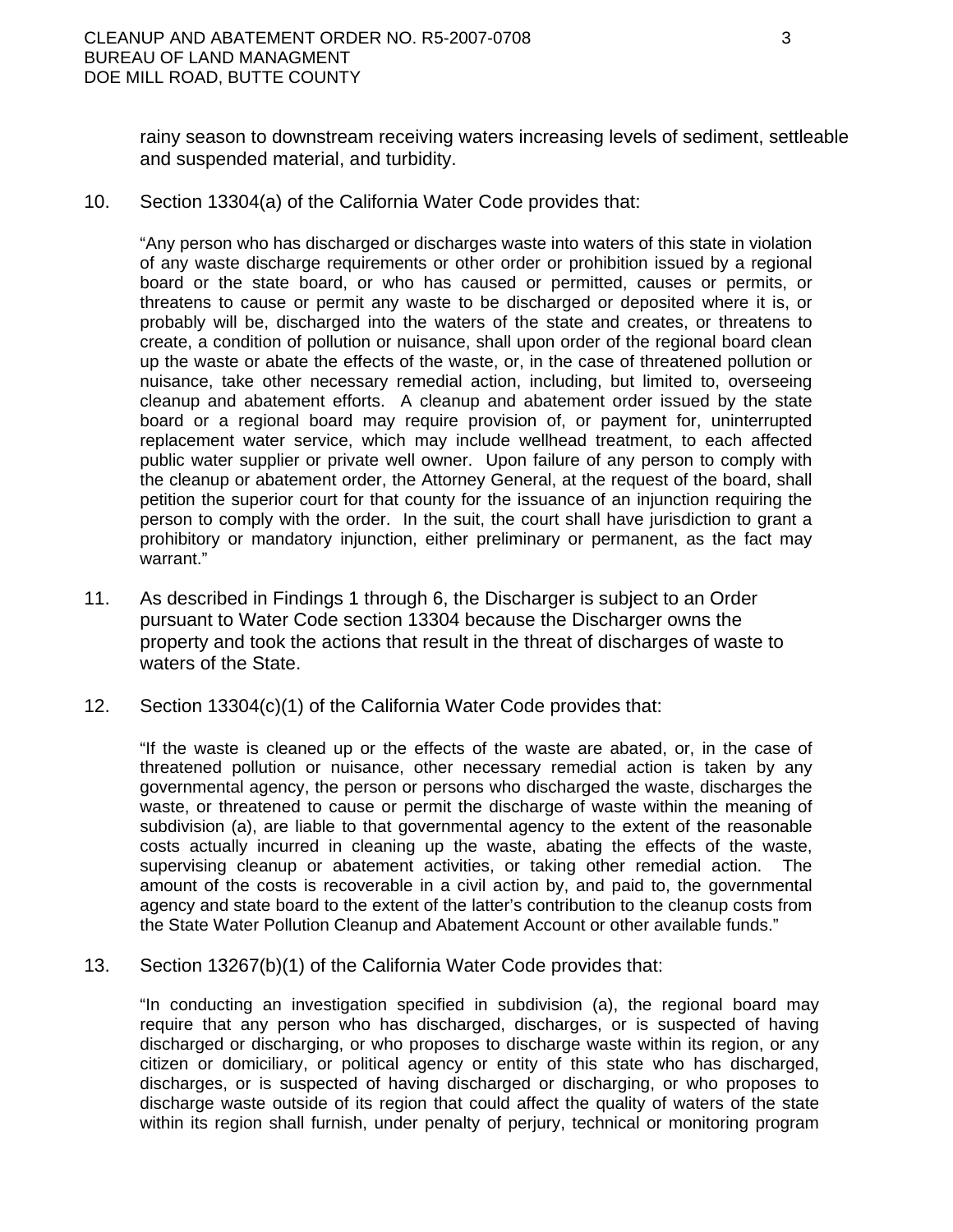reports which the regional board requires. The burden, including costs, of these reports shall bear a reasonable relationship to the need for the report and the benefits to be obtained from the reports. In requiring those reports, the regional board shall provide the person with a written explanation with regard to the need for the reports and shall identify the evidence that supports requiring that person to provide the reports."

- 14. As described in Findings 1 through 6 above, the Discharger is subject to an Order pursuant to Water Code section 13267 because the discharger took the actions that have resulted in the threatened discharge of waste to waters of the State. The reports required by this Order are necessary to assure that the work required is completed in compliance with applicable state law and requirements to protect the beneficial uses of waters of the State.
- 15. The issuance of this Order is an enforcement action taken by a regulatory agency and is exempt from the provisions of the California Environmental Quality Act, pursuant to Section 15321(a)(2), Title 14, California Code of Regulations.
- 16. Any person adversely affected by this action of the Regional Board may petition the State Water Resources Control Board (State Board) to review the action. The State Board must receive the petition within 30 days of the date of this Order. Copies of the law and regulations applicable to filing petitions may be found on the Internet at [www.waterboards.ca.gov/centralvalley](http://www.waterboards.ca.gov/centralvalley) or will be provided upon request.

**IT IS HEREBY ORDERED THAT**, pursuant to Sections 13267 and 13304 of the California Water Code, the Bureau of Land Management shall cleanup and abate the discharge and threatened discharge of earthen materials, soil, and sediment to waters of the state as follows:

- 1. Complete, forthwith and in no event later than **15 November 2007**, corrective actions necessary to minimize erosion and the discharge of sediment, including but not necessarily limited to, the following:
	- (a) Install, where necessary, an adequate number of waterbreaks designed to reduce road surface erosion by diverting storm water runoff from the road surface and directing it to a safe discharge area.
	- (b) Disconnect road drainage from Butte Creek and its tributaries.
	- (c) Stabilize all disturbed areas with seed, erosion control mulches, blankets, mats or other accepted erosion control equipment in sufficient quantities to protect the disturbed soil surface from the forces of rain drop impact and overland flow.
	- (d) Replace the 36-inch CMP with a watercourse crossing that shall accommodate the 100-year flood flow, including debris and sediment load. The watercourse crossing shall be reconstructed to prevent diversion of stream overflow down the road and to minimize fill erosion should the drainage structure become obstructed.
- 2. Submit by **30 April 2007**, a Cleanup and Restoration Plan describing specific actions taken to comply with No. 1, above and how the long-term impacts and discharges from